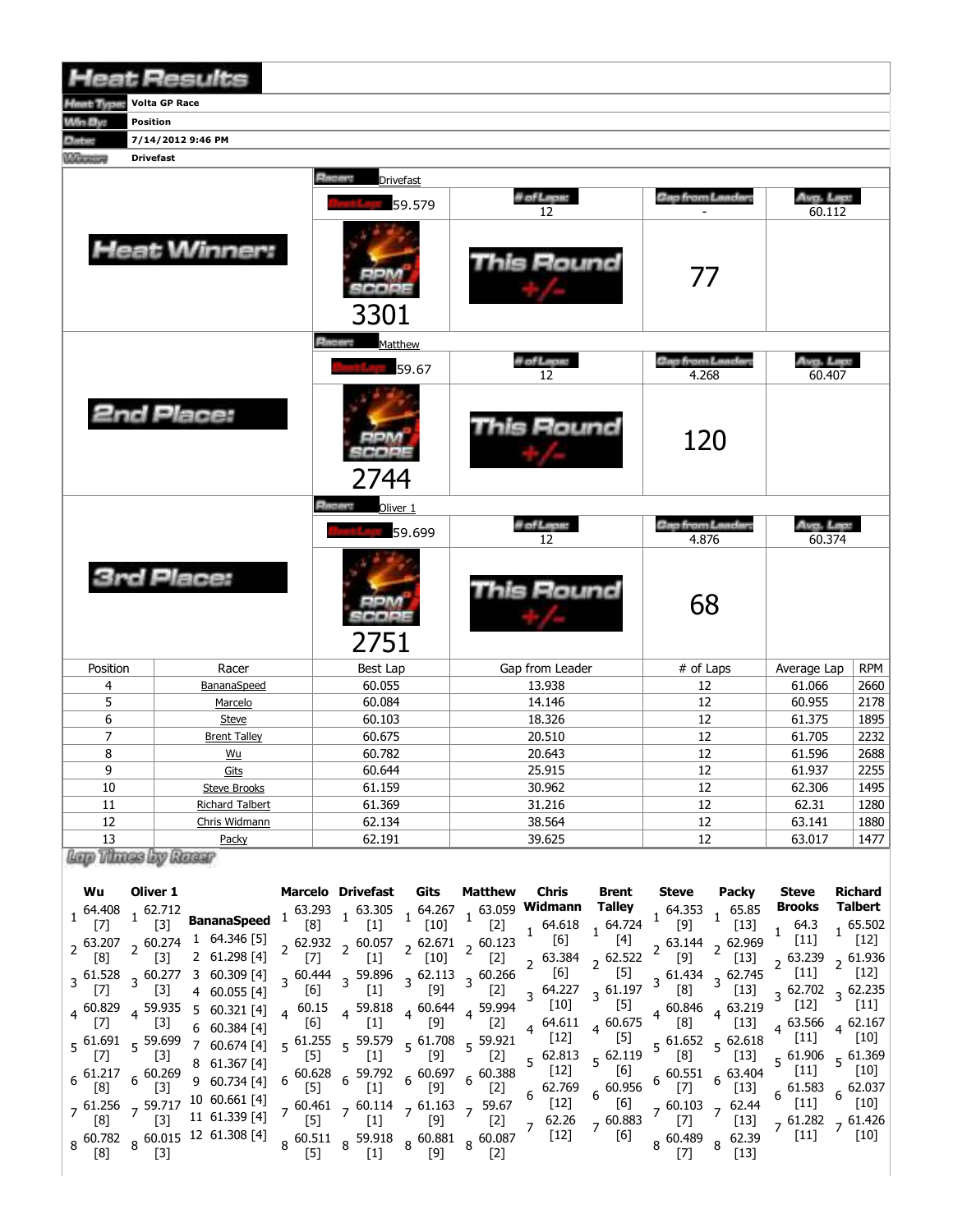|                                                                                                                                                                         | Wu Oliver 1                                                                                                                                      |  |  | Chris                                                                                                                                                                                                                                            | Brent |  | Steve                     | Richard |
|-------------------------------------------------------------------------------------------------------------------------------------------------------------------------|--------------------------------------------------------------------------------------------------------------------------------------------------|--|--|--------------------------------------------------------------------------------------------------------------------------------------------------------------------------------------------------------------------------------------------------|-------|--|---------------------------|---------|
| $10\, \frac{61.253}{[8]}$ $10\, \frac{60.241}{[3]}$<br>$11\, \begin{array}{l} 61.047\\ \text{[8]} \end{array} \, 11\, \begin{array}{l} 60.771\\ \text{[3]} \end{array}$ | 9 <sup>60.802</sup> 9 <sup>60.556</sup><br>[8] 9 [3]<br>$12\, \begin{array}{cc} 61.131 & 12\,60.026 \\ \text{[8]} & 12\, \text{[3]} \end{array}$ |  |  | <b>Marcelo Drivefast Gits Matthew Widmann Talley<br/> 9 60.639 9 59.69 9 61.154 9 60.363 8 62.832 8 61.127 8 61.132 9 63.158 8 61.159 8 62.062<br/> 10 [5] 9 [1] [9] [2] 62.39 62.419 [6] [13] 61.831 9 62.163<br/> 10 [5] 10 [13] 11 [9] 10</b> |       |  | $12^{62.084}$ 12 $61.979$ |         |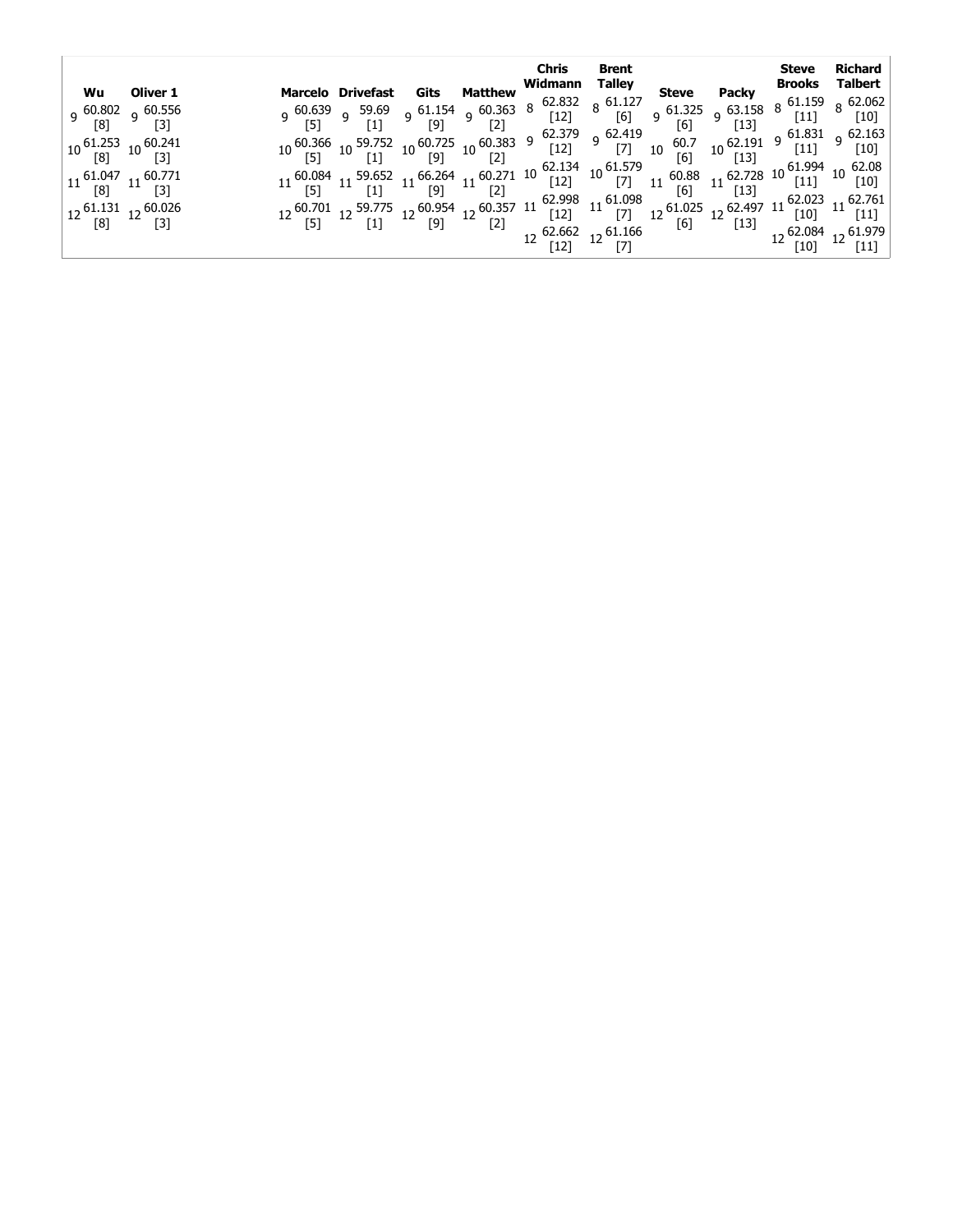|                               | <b>Heat Results</b>  |                                 |                   |                         |                     |            |
|-------------------------------|----------------------|---------------------------------|-------------------|-------------------------|---------------------|------------|
| <b>Host Type:</b>             | <b>Volta GP Race</b> |                                 |                   |                         |                     |            |
| Win By:                       | Position             |                                 |                   |                         |                     |            |
| <b>Eltimo</b>                 | 7/14/2012 9:31 PM    |                                 |                   |                         |                     |            |
| <b><i><u>COLORINA</u></i></b> | <b>Sandy Cater</b>   |                                 |                   |                         |                     |            |
|                               |                      | <b>Education</b><br>Sandy Cater |                   |                         |                     |            |
|                               |                      | 60.256                          | # of Lape:<br>12  | <b>Gap from Landar</b>  | Avg. Lep:<br>60.835 |            |
|                               | <b>Heat Winner:</b>  | 2745                            | This Round        | 45                      |                     |            |
|                               |                      | <b>Editective</b>               |                   |                         |                     |            |
|                               |                      |                                 | il of Lapus       | <b>Gap from Landar</b>  | Avg. Lega           |            |
|                               |                      | 60.152                          | 12                | 5.414                   | 61.371              |            |
|                               | 2nd Place:           | 1665                            | <b>This Round</b> | 118                     |                     |            |
|                               |                      | <b>Elising</b><br>Necrossin     |                   |                         |                     |            |
|                               |                      | 60.054                          | # of Laper        | <b>Geo from Leader:</b> | Ava. Lass           |            |
|                               |                      |                                 | 12                | 7.085                   | 61.445              |            |
|                               | <b>3rd Place:</b>    | 1833                            | is Round          | 76                      |                     |            |
| Position                      | Racer                | Best Lap                        | Gap from Leader   | # of Laps               | Average Lap         | <b>RPM</b> |
| 4                             | <b>Navin</b>         | 60.678                          | 13.433            | 12                      | 61.861              | 1819       |
| 5                             | John Labay           | 61.2                            | 14.356            | 12                      | 61.9                | 1381       |
| 6                             | John Shim            | 60.532                          | 14.781            | 12                      | 61.864              | 2263       |
| $\overline{7}$                | Marco                | 61.267                          | 18.849            | 12                      | 62.313              | 2028       |
| 8                             | Mike Woodworth       | 61.485                          | 21.702            | 12                      | 62.383              | 1211       |
| 9                             | Rome                 | 61.625                          | 22.026            | 12                      | 62.501              | 1082       |
| 10                            | Chris Haug           | 61.29                           | 22.714            | 12                      | 62.513              | 1155       |
| 11                            | Michael Kelley       | 60.928                          | 30.449            | 12                      | 63.133              | 1028       |
| 12                            | <b>Rjo</b>           | 62.661                          | 34.746            | 12                      | 63.386              | 1295       |
| 13<br>ena t                   | Alex                 | 63.845                          | 57.571            | 12                      | 65.296              | 814        |

liap Vitase by Wasar